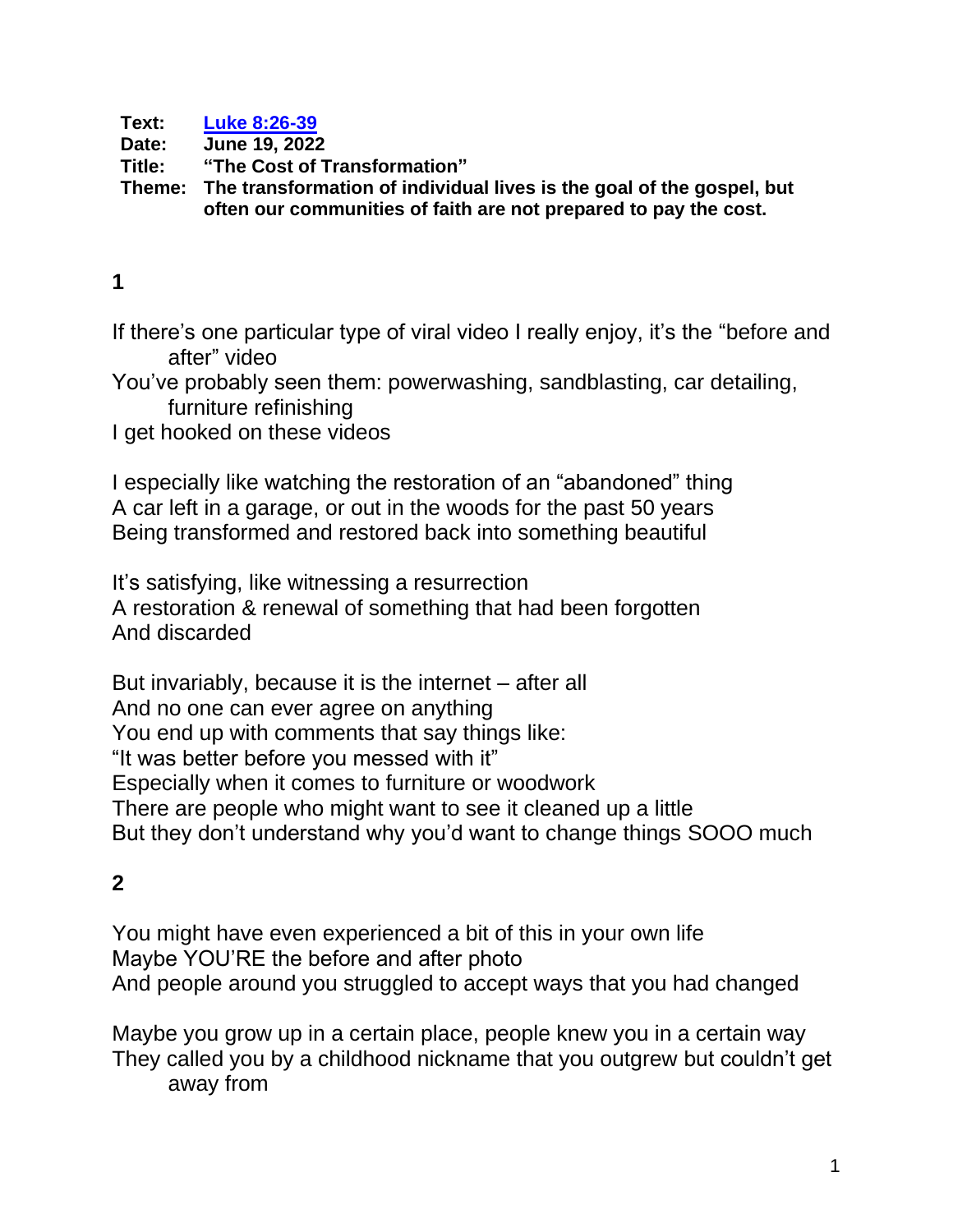And when you started to develop a way of thinking about the world that was your own

Or when you began to view the world through a different lens, you found that you couldn't easily go home again

That certain relationships got more difficult

Because YOU had changed

Or perhaps it's not even a coming-of-age story that I'm talking about in terms of a transformation

Maybe it's just a decision you made to invest in yourself

You started going to the gym, taking care of your health, stopped drinking Or you started seeing a therapist to work through things that had been bothering you for a long time

Maybe you finally came back to church after a long absence, or decided to try it for the first time – turning to faith, prayer, and the Scriptures in search of a larger meaning in life

And when these things began to change you, people in your circle started reacting to you differently than they once had

# **3**

Today's story from Luke's gospel paints a picture of how the transformation in one person's life often puts a strain on the community around them In very clear terms, we see how what's good news for one isn't always seen as good news for all In fact, it's sometimes seen as too much to take

I am struck by the fact that it sounds like even BEFORE Jesus gets out of the boat, the demon-possessed man comes running toward him I'm not sure how interpret the text except to say that the man seems to come RUNNING toward the one who can save him What this says to me is that the man DESPERATELY wants to find healing

He has been living on his own for a long time He's been homeless, outcast, rejected No one has been able to help him In fact, no one even cared to try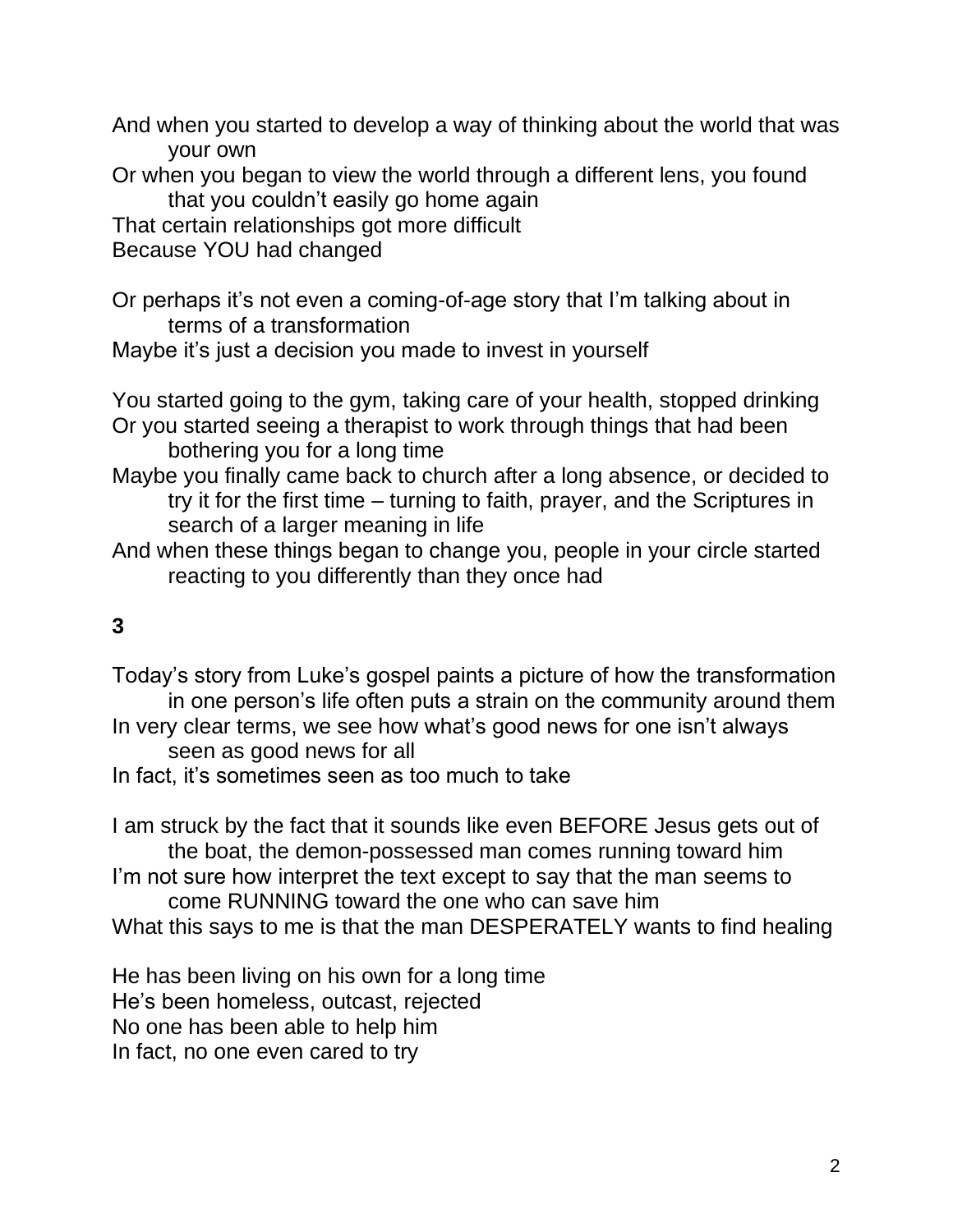Instead, the best the people around him felt they could do was to try and protect themselves FROM him

So they put him in chains and consigned him to live among the dead Out among the tombs

When Jesus meets the man, he is tormented – naked and raving This is his BEFORE picture

Everything about the way he's described points us to the reality of how the man must feel: less than human

He's so tortured in his mind that he can only describe the spirits who possess him as "Legion"

– a reference to a military unit of 6000 Roman soldiers

And you can see the battle raging inside him

Running toward Jesus for help, on the one hand

And then, on the other, begging Jesus not to torture him

I don't know how we should understand what's happening to the man It seems pointless to debate a modern mental health diagnosis versus embracing the point of view of the scripture that he's possessed On some level, it doesn't really matter

What matters is that the encounter he has with Jesus makes all the difference for this man, who has been suffering alone for so long

The Son of the Most High God casts out the demons, sending them into a herd of pigs -

which tells us the whole episode happens in a non-Jewish region

And when the locals come to see what's happened, and why the pigs have thrown themselves off the cliff

They find the man clothed, in his right mind, and sitting at the feet of Jesus This is the AFTER moment we all look and long for

Here, "sitting at the feet of" is a kind of technical term that indicates "in a posture of listening and learning"

## **4**

Clearly, the man's life has been transformed

Because this is what an encounter with Jesus will do

We STILL run toward him because we STILL trust and believe that he has the power to create a different story for us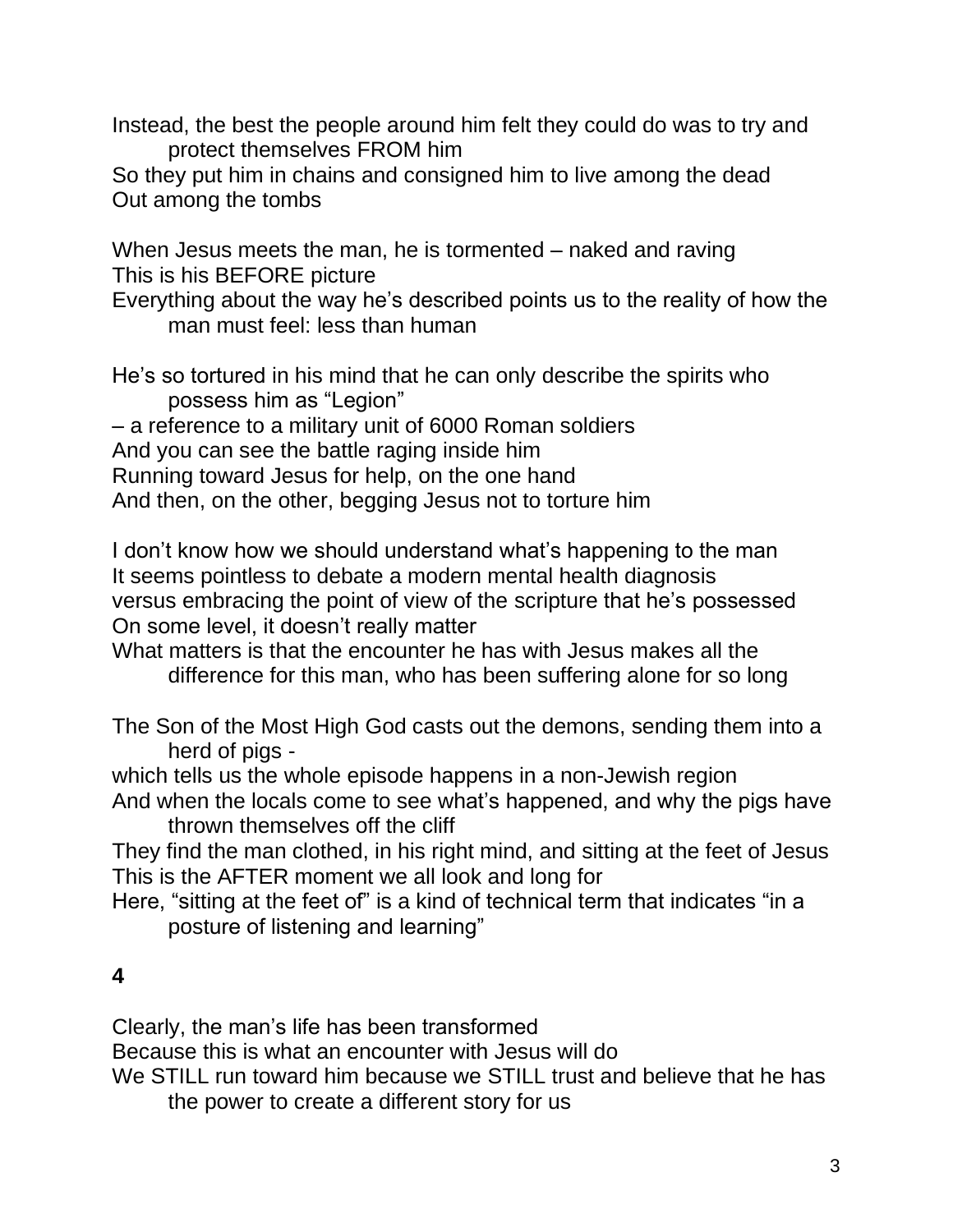It doesn't matter what you come to be healed from

The pain of your past, fears in your present, anxiety about your future When our lives don't make sense to us anymore,

when we feel beset by a Legion of problems,

we turn to Jesus because we have seen what he's done in the lives of others

How they've been changed

How they've found peace and forgiveness, meaning and wholeness

- Because transformed lives have the power to transform a whole community – if we're open to it
- Now, its true, most of our transformations are not as dramatic as what we read about today
- It's not an internet before-and-after video where 90 days happens in 90 seconds

I mean, WE can see the change

The people around us can see the change

But it's more subtle

It happens over a period of time where we turn our lives over to God When we pray, when we seek God's guidance alongside all of the other

tools God has given us for our health and well-being

I mean, if I have an alcohol problem, I can't just pray for things to get better and do nothing

Prayer is a great first step, but then I've got to: go to a rehab

I've got to go to a meeting

I've got to do the work

I move toward Christ, just like the man in the story And when I do that, Christ meets me, and does the work in me

### **5**

NOW, there's one thing I have left to say about this scripture

And that's the great challenge it presents to the church, along with a great opportunity

The opportunity is that transformation leads to more transformation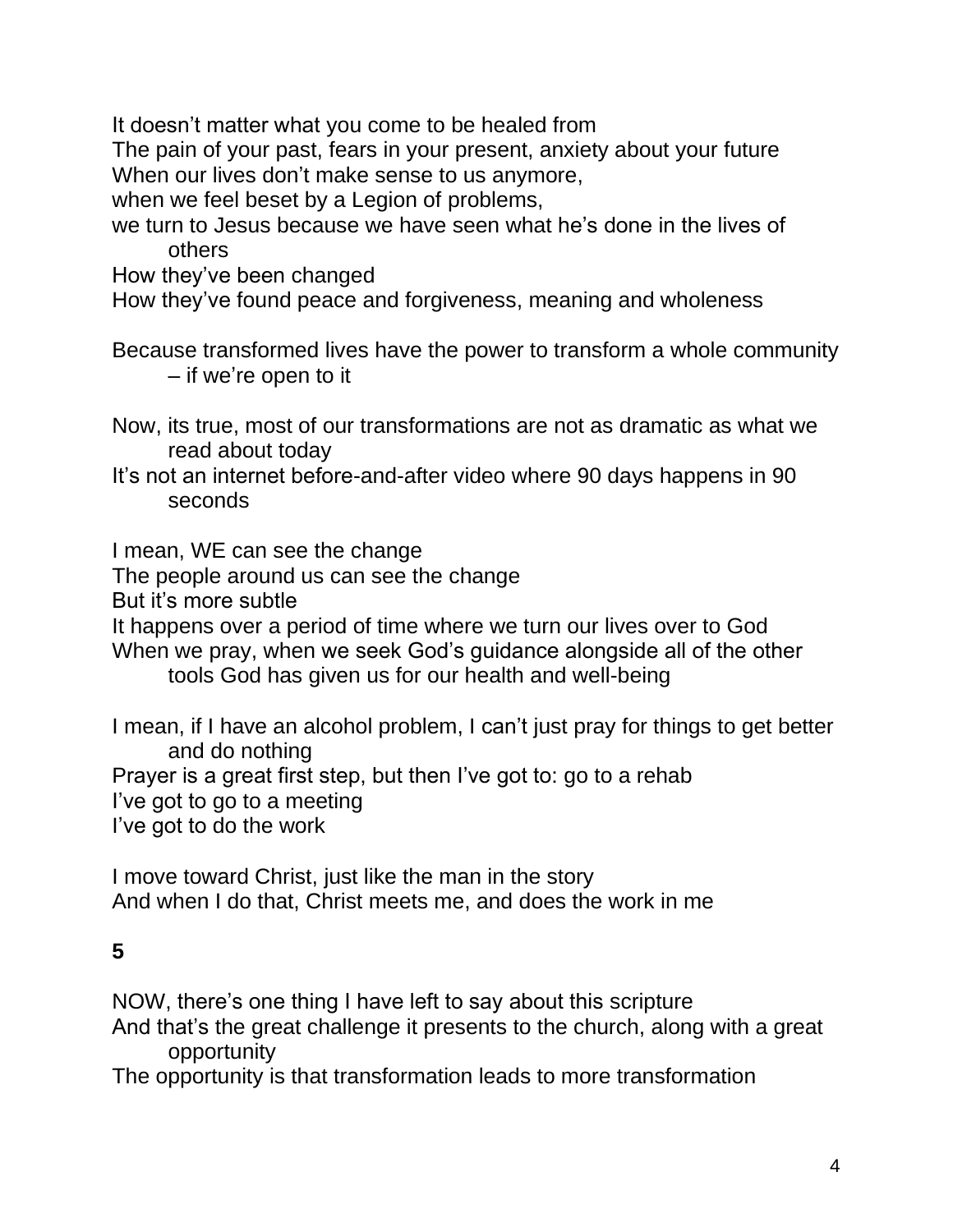Because we long to see changed lives, don't we? That's our mission: LOVE God, SERVE people, TRANSFORM lives We have it written in real big letters above the doorway

But look at what happens here – here's the challenge: the transformation this man experiences is TOO MUCH for his community to take And we have this internet moment where people respond: "It was better before you messed with it"

It was one thing for his people to see him tormented by devils For him to be the abandoned thing, out among the tombs But safely at a distance from them

Now, he's been healed He's well He no longer represents a risk to himself or others And yet the people tell his healer: YOU'RE NOT WELCOME HERE

The after photos are jarring, they're disruptive, they're costly It means that the barbeque is canceled Because suddenly the price of pork has gone way up

And the man KNOWS, after seeing people's response to Jesus, that his presence is going to continue making people uncomfortable So he begs Jesus, "take me with you" Which can be read as just a simple expression of gratitude

Or, maybe what he's saying is:

"Jesus, to these people, I'm ALWAYS going to be that guy who lived in the tombs"

And you know what? He's probably right.

- In the same way that, when you go back home, you may ALWAYS be called by your childhood nickname
- Just because WE'RE different doesn't mean everyone is ready to walk that journey with us
- Jesus probably knows that too: perhaps THAT'S why he tells the man to do the harder thing

"Go home and tell everyone what God has done for you"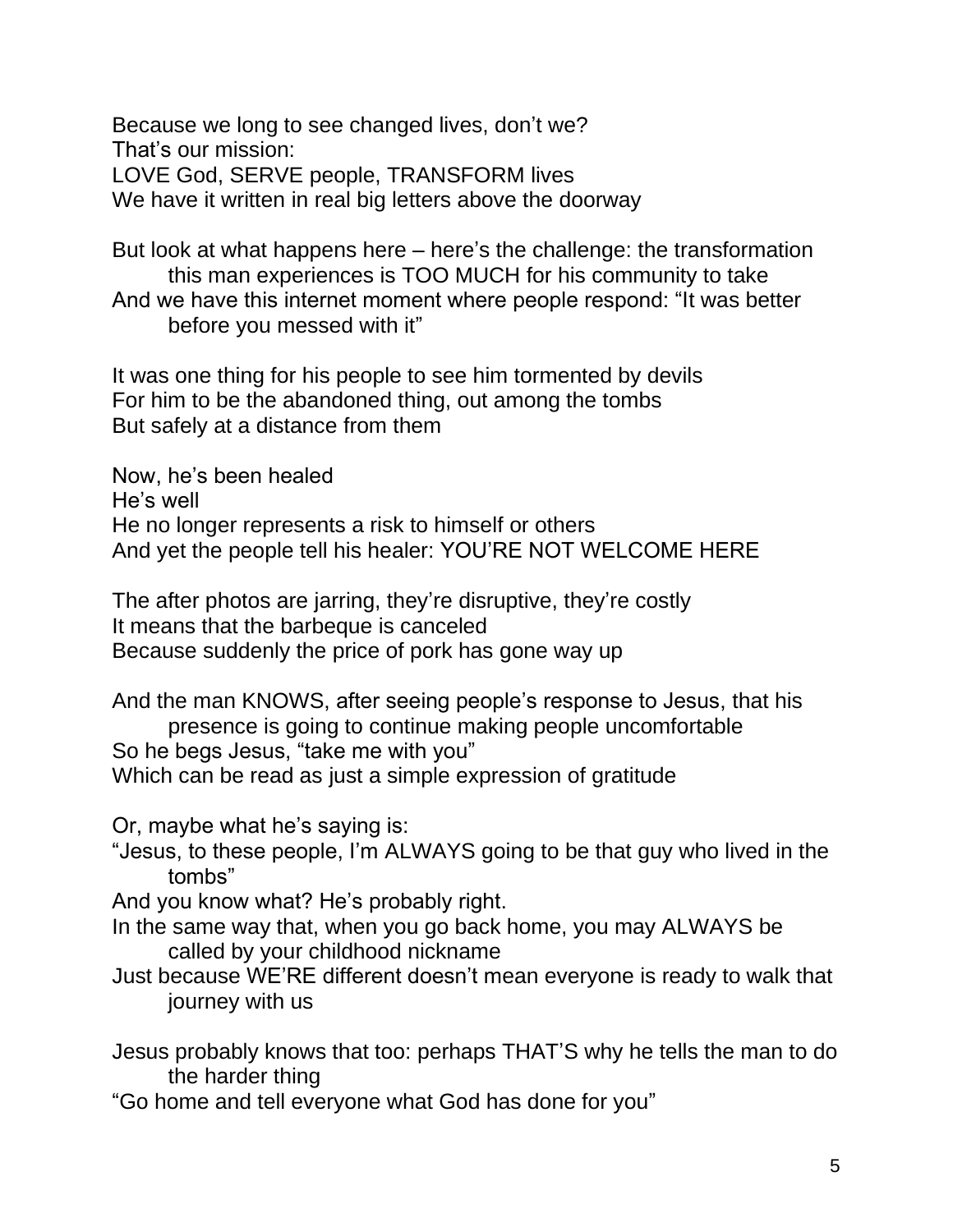So as a church, we've got to remember that the business of transforming lives is often be a messy one

It's not easy to walk with people through life change

It takes time and effort – our lives are disrupted

It costs us something

I can't tell you how many stories I've heard of work that churches do that causes people in the community to get upset

Start a feeding program, start a homeless shelter

- And people are up in arms about the people that you're bringing into the neighborhood
- This is precisely why there is not ONE permanent homeless shelter in Burlington County
- Transformation of lives involves a cost to the community and not everyone is ready to pay it

I remember one time being in a small group

With a vet, a guy who was suffering PTSD

He came to the church because his life wasn't making sense

He was getting help through the VA too, but he needed spiritual support

The thing was, when we prayed together, and he was real with the group

about what he was going through

It was hard to take

The stories were difficult to hear

And ultimately we didn't serve him well

Because we weren't prepared, as a community, to pay the cost

In time, in listening, in care

To be part of God's work of transformation in his life

Life change is the goal of the gospel

We all want to see the before and after video

But too often we as a community – even a community of faith – are not ready to pay the cost